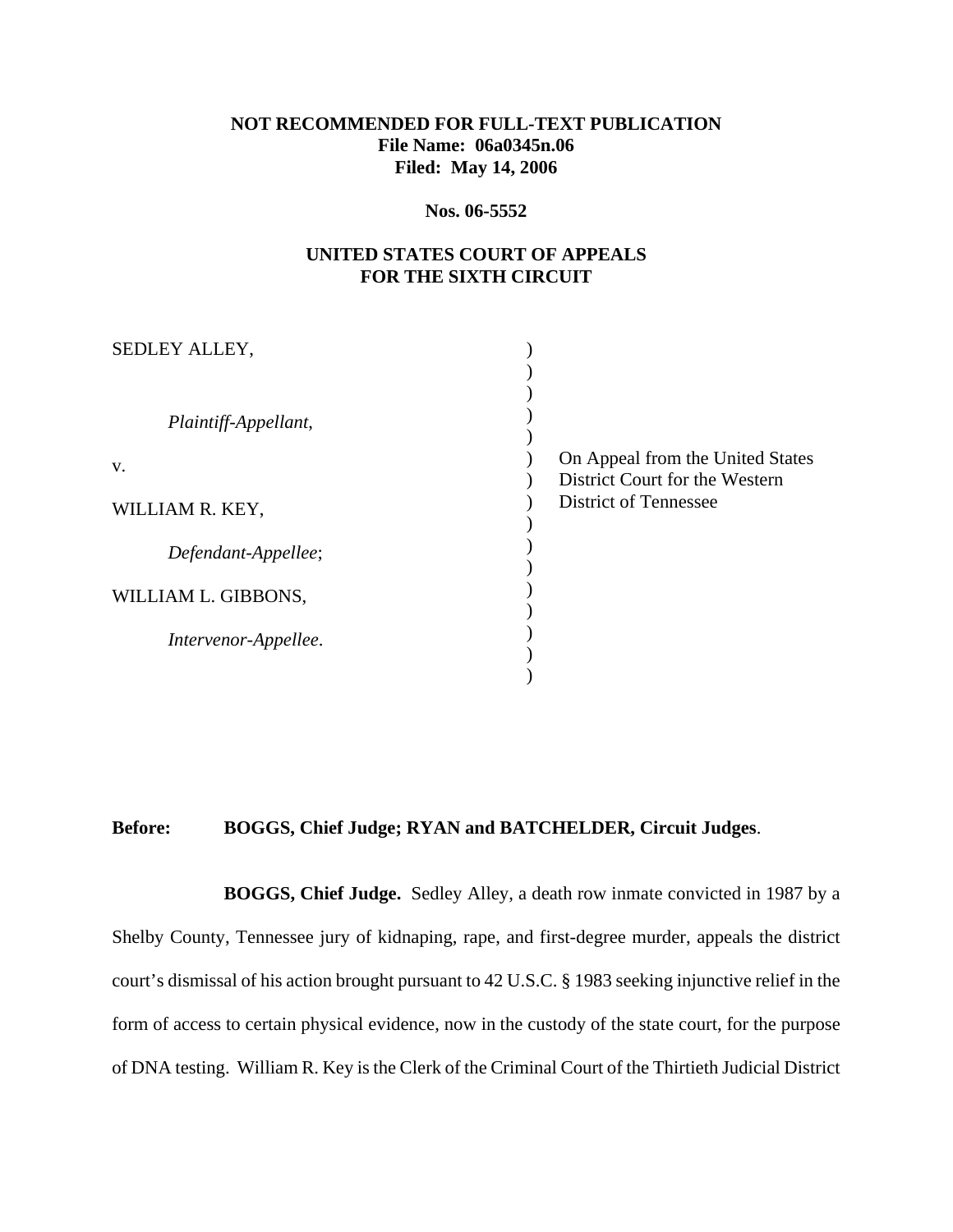of Tennessee. William L. Gibbons is the District Attorney General of the same state judicial district. We **AFFIRM** the decision of the court below.

**I**

Alley seeks access to test for DNA evidence, at his own cost, a stick found inside the victim's body, the victim's underwear found at the scene, another set of purportedly men's underwear also found at the scene, the victim's shorts, bra, shirt, shoes, and a sock. These items were introduced as evidence at his trial. He claims to expect to identify "semen, urine, skin cells, or other biological samples from the perpetrator . . . ." (Appellant's Brief, 12)

Alley confessed to most features of the brutal attack on 19 year-old Marine Suzanne Marie Collins only hours after it occurred, and he walked law enforcement authorities through the crime scene shortly after his arrest. He never asserted his innocence either at trial or until very lately in the nineteen years since his conviction. *See, e.g.*, *State v. Alley*, 776 S.W.2d 506, 508-10 (Tenn. 1989). However, he now requests access to physical evidence as part of a last-minute claim of actual innocence.

Alley first sought post-conviction DNA analysis in a petition to the Shelby County Criminal Court, pursuant to Tenn. Code Ann. §§ 40-30-403 and 304, filing his request on May 4, 2004, following the federal district court's denial of his habeas petition and affirmance of that decision by our court. *Alley v. Bell*, 101 F. Supp. 2d 588 (W.D. Tenn. 2000), *aff'd,* 307 F.3d 380 (6th Cir. 2002), *cert. denied,* 540 U.S. 839 (2003). The state trial court denied Alley's DNA analysis petition, finding that Alley had not demonstrated that he was entitled to DNA analysis pursuant to § 40-30- 303 or that he satisfied the requirements for a discretionary order for DNA testing pursuant to § 40-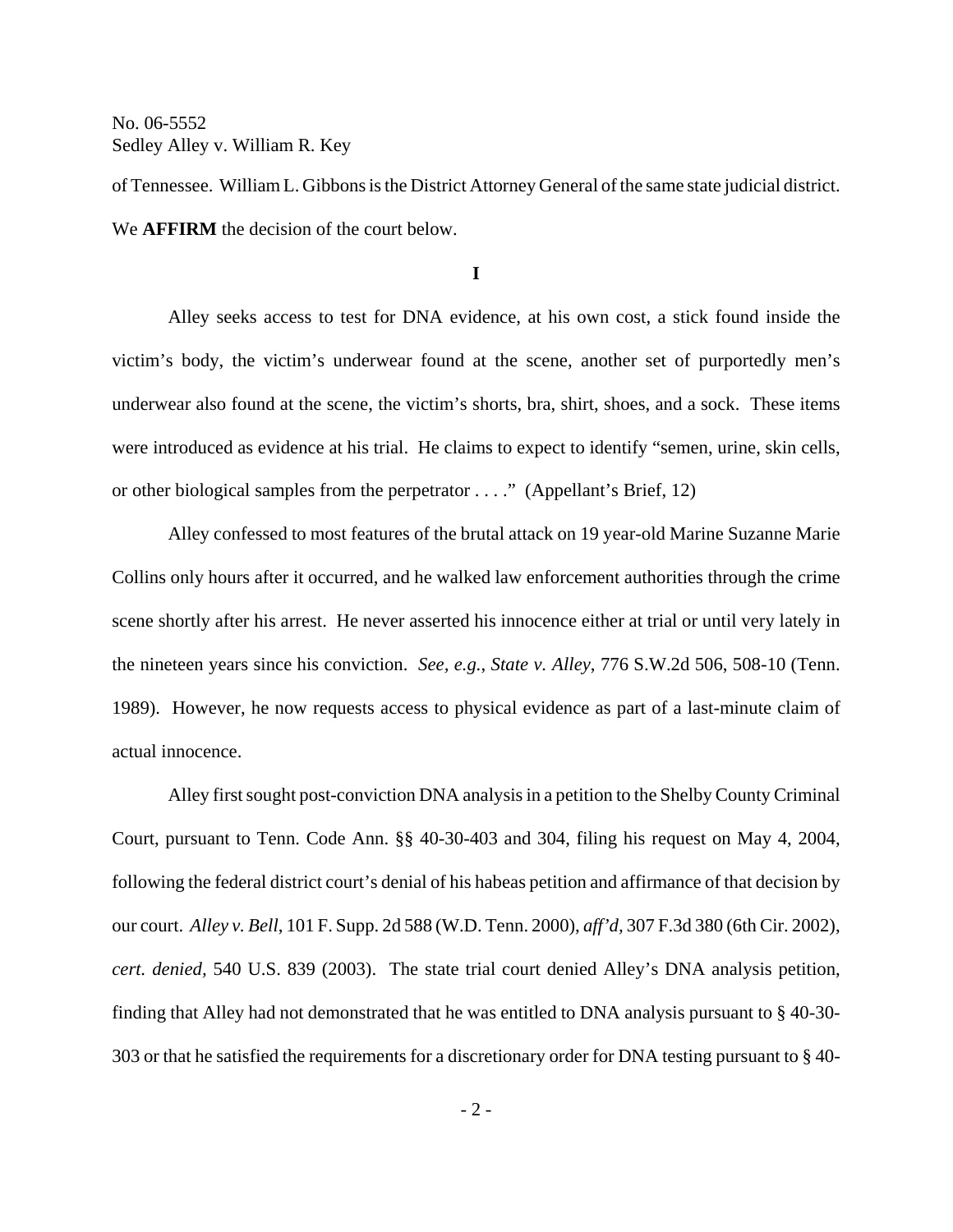30-304. The Tennessee Court of Appeals affirmed. *Alley v. State*, No. W2004-0124-CCA-R3-PD, 2004 WL 1196095 (Tenn. Crim. App. May 26, 2004) (app. denied Oct. 4, 2004). The United States Supreme Court denied certiorari. *Alley v. Tennessee*, 544 U.S. 950 (2005). Alley then initiated this action, which was dismissed by the district court on April 20, 2006, for failure to state a claim on which relief may be granted. We granted Alley's motion for expedited briefing of the appeal from this dismissal. (Order, May 9, 2006)

#### **II**

A successful claim brought pursuant to 42 U.S.C. § 1983 must identify both a right guaranteed by the United States Constitution and a deprivation of that right by a person acting under the color of state law. *West v. Atkins*, 487 U.S. 42, 48 (1988). Though this case and its expedited briefing schedule do not encourage a definitive ruling on all aspects of the matter, we agree for purposes of the dispute now before us, with the district court's ruling that there exists no general constitutional right to post-judgment DNA testing.

Specifically, we concur with the district court's finding that Alley enjoys no procedural due process right to post-conviction DNA testing. Nor does Tennessee's Post-Conviction DNA Analysis Act create such a right. Tenn. Code Ann. § 40-30-301 *et seq*. The state-imposed requirements for securing DNA analysis under the Act do not themselves create any unconstitutional deprivation. Finally, Alley was not deprived of his right under state law to petition for DNA analysis. His petition was simply denied under state law.

Similarly, we find that Alley has no substantive due process right that supports the relief he seeks. We find that the defendant's denial of Alley's request for access to the evidence does not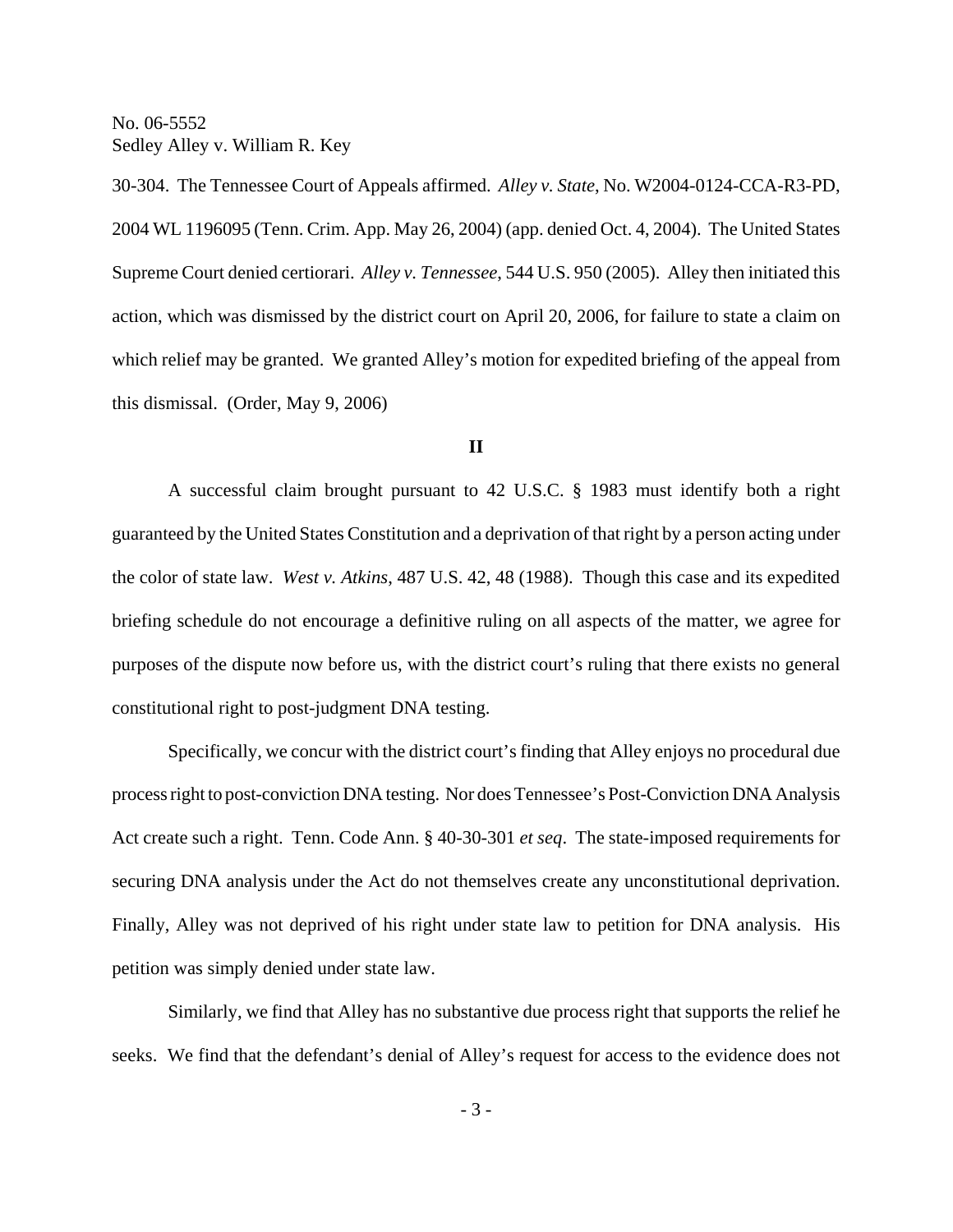"shock the conscience." *Gutzwiller v. Fenik*, 860 F.2d 1317, 1328 (6th Cir. 1988). Key, a clerk, may grant access only in accordance with state law. In this dispute, he has thus far operated consistently with state law. The conduct of Gibbons, the local District Attorney General, in opposing access likewise does not rise to the level of constitutional error here. It is neither arbitrary nor capricious for him to defend legally what has to date been viewed as valid state practice in the handling of extremely belated requests for examination of alleged DNA evidence. We note also that, though Alley seeks access to DNA testing as part of his campaign for executive clemency, he does not have a substantive due process right to clemency proceedings. *Herrera v. Collins*, 506 U.S. 390, 414 (1993). Therefore, no substantive due process right can attach to procedures, such as the access and testing desired here, that he seeks collaterally to his petition for clemency.

Nor does *Brady v. Maryland*, 373 U.S. 83 (1963) demand the relief Alley seeks. Alley's suit does not claim that he was denied access to this physical evidence during his trial, or even that he was denied a fair trial. *Brady* cannot be said to reach post-conviction access for DNA testing in the circumstances presented by the case before us. The district court correctly noted that *Brady* requires no relief in this matter because, *inter alia*, "it remains purely a matter of speculation whether the evidence Plaintiff requests will tend to exculpate or otherwise prove favorable to him." (District Court Opinion of May 4, 2004, at 19)

Neither the Eighth nor Ninth Amendments commands William R. Key to grant access to the physical evidence in this case for the purposes of DNA testing. It is true that a majority of the Supreme Court has said that the Eighth Amendment prohibits execution of innocents. See, e.g., *Herrera*, 506 U.S. 419 (O'Connor, J., concurring); *id*. at 431-32 (Blackmun, J., dissenting).